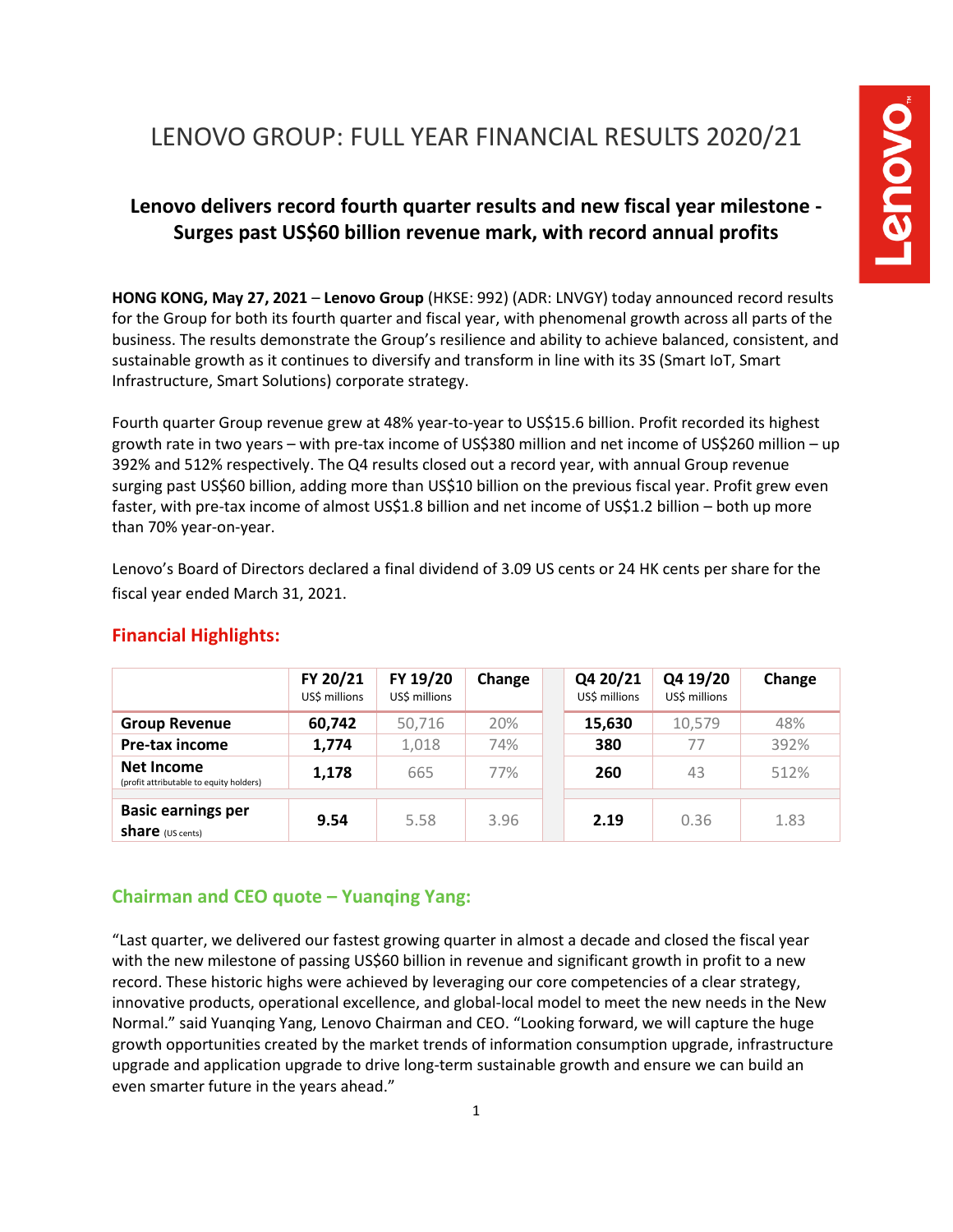# **Fourth quarter record driven by simultaneous double-digit revenue growth across all core businesses**

- Best fourth quarter ever for **PC and Smart Devices (PCSD)** with US\$12.4 billion in revenue, up 46% year-on-year and profitability at an all-time high of 6.7%.
- All geographies realized high double-digit growth in PCSD revenue and PC volume outgrew the market – further strengthening the company's global #1 ranking in PCs.
- Tablets had a breakthrough quarter, with shipments growing 157% year-on-year around three times as fast as the market.
- High growth and premium segment volumes (Gaming, Thin & Light, Chromebooks, Visuals) continue to outgrow the market and deliver strong double to triple-digit growth rates.
- Revenue from the **Mobile Business Group (MBG)** achieved hyper-growth, up 86% year-on-year to US\$1.54 billion – achieving pre-tax income of US\$21 million – a record high since the Motorola acquisition.
- Expanded carrier relationships and a strong product portfolio, including 5G products, saw smartphone volumes grow at triple digit rate in North America, Europe, and Asia Pacific.
- Smartphone market share in our Latin America stronghold reached a record of nearly 21%.
- Revenue for the **Data Center Group (DCG)** was strong, growing 32% year-on-year to US\$1.6 billion, the fifth straight quarter of premium-to-market growth. Profitability improved 4.4 points year-onyear.
- The Cloud Service Provider business grew 73% year-on-year and at a 61-point premium to the market.
- Record high fourth quarter revenue was achieved for Server, Storage, Software Defined Infrastructure, Software, and HPC/AI. Traditional storage was a particular highlight growing at 73% year-on-year.
- Burgeoning Edge business delivering strong signs of future growth.
- **Transformation businesses** also achieved record growth, fueled by ongoing strong growth in services and software revenue\* up 44% year-on-year. Managed Services revenue\* (DaaS, TruScale) nearly doubled, and Solutions revenue\* grew 65% year-on-year.

## **Fiscal year milestone fueled by leveraging core competencies of clear strategy, product innovation, operational excellence, and Global/Local model**

- For the first time, Group **revenue surged past US\$60 billion**, adding more than US\$10 billion, or 20% year-on-year growth in just one year.
- Intelligent Devices Group (PCSD and MBG) and Data Center Group achieved revenue growth of 20% and 15% respectively.
- The Group's **Service-led transformation** is forging ahead. Software and Services revenue grew twice as fast at the overall Group revenue, at almost 40% year-on-year to a record US\$4.9 billion – **now makes up 8%\* of Group revenue.**

## **Operational highlights**

• Effective April 1, 2021, the Lenovo Group brought together services and solutions teams and capabilities from across the company to form a dedicated organization - the new **Solutions & Services Group (SSG)**. This business group will further strengthen our attached services portfolio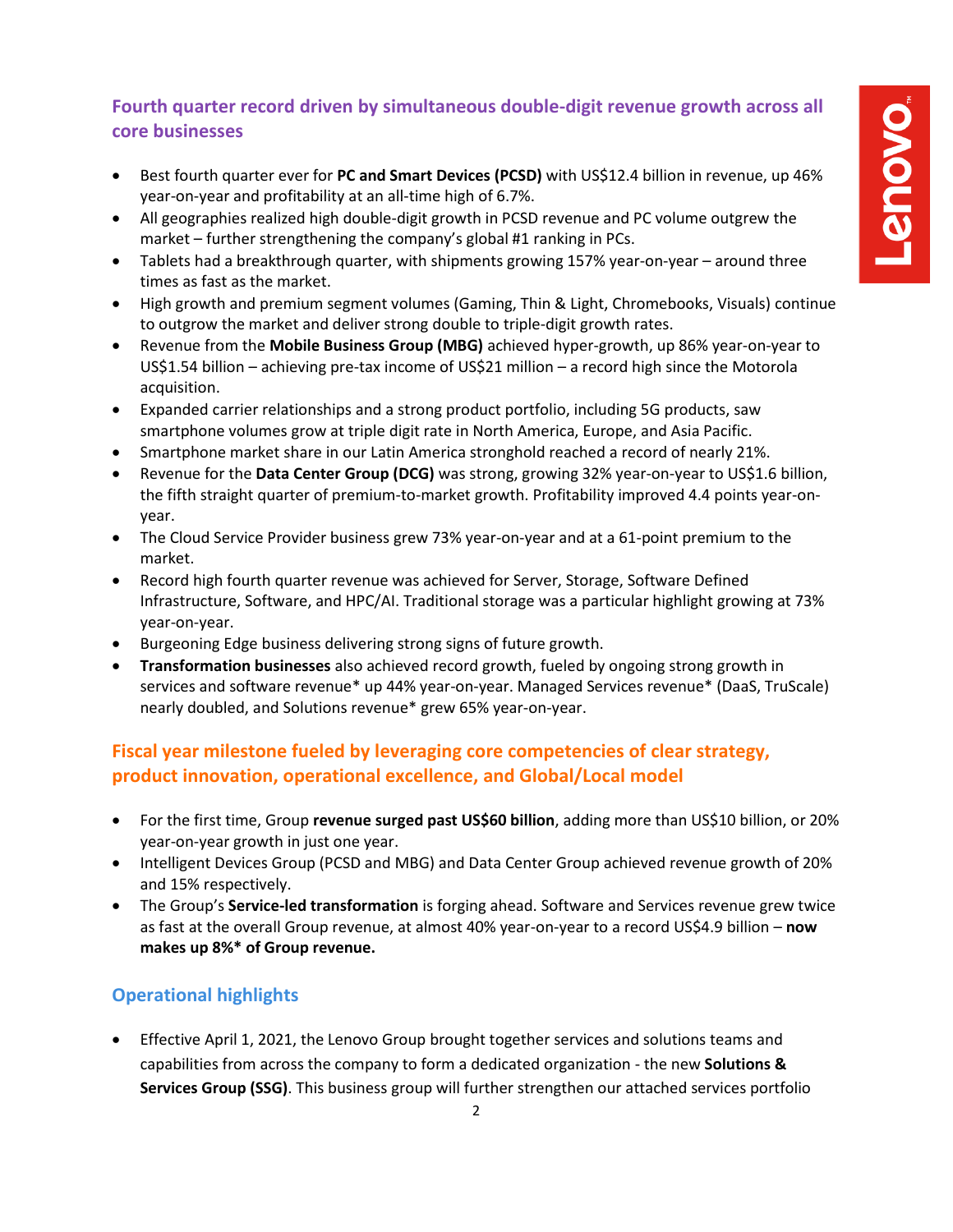and increase attach rates, enhance and expand managed services, and develop repeatable solutions in key vertical industries.

- The Group's **global supply chain** continues to be best-in-class with the global footprint expanding to include [a new in-house factory](https://news.lenovo.com/pressroom/press-releases/lenovo-expands-global-manufacturing-portfolio-with-new-inhouse-manufacturing-facility-in-hungary/) in Hungary which will be fully operational later in 2021. Most recently [Gartner ranked Lenovo](https://news.lenovo.com/pressroom/press-releases/lenovo-ranked-16-in-gartners-2021-top-25-global-supply-chain/) as one of the **world's top 25 supply chains**, citing the company as a stand-out performer in customer-driven business transformation, noted for embracing the use of advanced technologies like 5G, blockchain and artificial intelligence to optimize the delivery of products and solutions to customers across 180 markets.
- **Progress and ambitions around sustainability continue at a significant pace**, with Scope 1 and 2 greenhouse gas emissions reduced by 92% over the past decade and have new aggressive [science](https://news.lenovo.com/pressroom/press-releases/new-ambitious-science-based-esg-targets-10-year-sustainability-milestones/)based [targets for 2030](https://news.lenovo.com/pressroom/press-releases/new-ambitious-science-based-esg-targets-10-year-sustainability-milestones/) in place to drive progress even harder. The company has also been recognized by the annual [Corporate Knights](https://news.lenovo.com/pressroom/press-releases/lenovo-increases-sustainability-ranking-on-corporate-knights-global-100-assessment/) Index as one of the **world's 100 most sustainable companies**.
- The company wa[s named](https://news.lenovo.com/top-50-most-innovative-company-by-boston-consulting-group-innovation-led-strategy/) as one of the **world's most innovative companies** by Boston Consulting Group – ranking 25 out of the top 50.

#### **Business outlook**

The challenges of FY 20/21 continue, in varying degrees, into the new year. Nevertheless, with the permanent market changes accelerated over the past year **the Group's outlook for the rest of 2021 and the 21/22 fiscal year remains positive**. The market changes over the past year are fueling three major trends that the Group is capitalizing on. Firstly, the **consumption upgrade**, with customers spending more time on their devices, buying more, and upgrading more often. Secondly, the **infrastructure upgrade**, with customers moving from buying data center products to buying total infrastructure solutions. And finally, the **application upgrade**, with digitalization greatly accelerated and intelligent transformation, enabled by A.I., becoming a reality. Lenovo's proven track record for execution, its global-local operating model, and new organizational structure aligns to these trends, will further strengthen the Group's ability to drive long-term, sustainable growth.

\* invoiced revenue

#### **About Lenovo**

Lenovo (HKSE: 992) (ADR: LNVGY) is a US\$60 billion revenue Fortune Global 500 company serving customers in 180 markets around the world. Focused on a bold vision to deliver smarter technology for all, we are developing world-changing technologies that power (through devices and infrastructure) and empower (through solutions, services and software) millions of customers every day and together create a more inclusive, trustworthy and sustainable digital society for everyone, everywhere. To find out more visi[t https://www.lenovo.com](https://www.lenovo.com/) and read about the latest news via our [StoryHub.](http://storyhub.lenovo.com/)

#### **Press Contacts**

**Hong Kong** – Angela Lee, angelalee@lenovo.com, +852 2516 4810 **London** – Charlotte West, cwest@lenovo.com, +44 7825 605720 **Zeno Group** - [LenovoWWcorp@zenogroup.com](mailto:LenovoWWcorp@zenogroup.com)